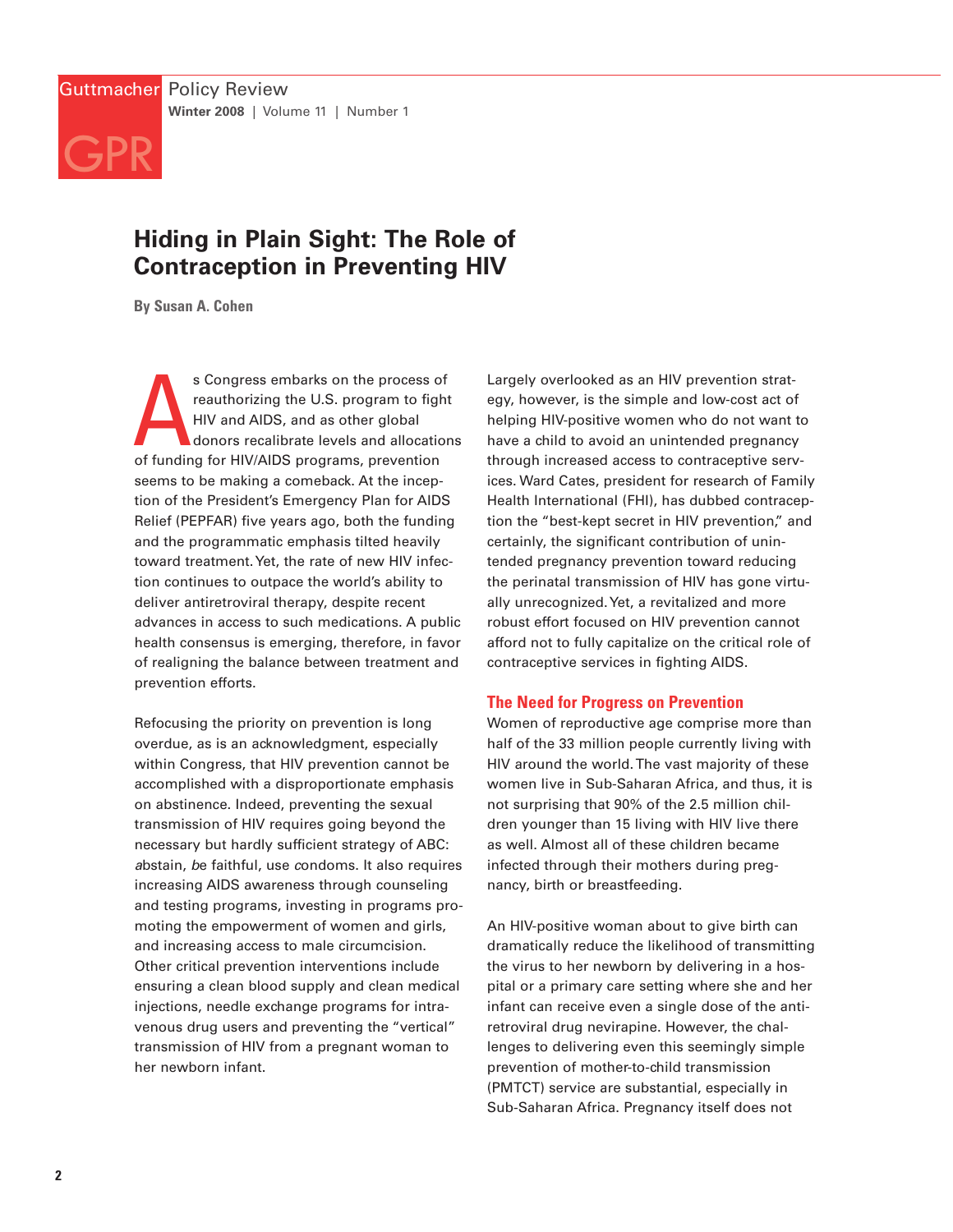usually drive women, especially those in rural areas, to facilities where they could receive prenatal care and, potentially, an HIV test. In addition, many pregnant women may not want to know their HIV status for fear of public disclosure and the stigma that often results. Considering the difficulties of delivering services to HIV-positive pregnant women, and the simple fact that most women who are HIV-positive do not know it, it is not entirely surprising that only 11% of all theoretically eligible women in poor countries are benefiting from any PMTCT intervention. And without intervention, about one-third of babies born to HIV-positive women likely will become infected.

A long-standing goal of global prevention efforts, therefore, is to ramp up PMTCT efforts so that more pregnant women are tested and that those who are positive receive the treatment that they and their infant will need. PMTCT programs justifiably enjoy broad political support and are certain to continue to be a funding priority within the U.S. global AIDS effort.

The United States does recognize the importance of at least establishing linkages between PMTCT and family planning programs, since PEPFAR requires family planning counseling and referral as one of four elements comprising the minimum package of services for preventing motherto-child transmission. However, a high-level consultation sponsored by the World Health Organization (WHO) and the United Nations Population Fund in 2004 went considerably further, concluding that investing solely in narrowly defined PMTCT programs will not succeed in dramatically reducing the incidence of perinatal transmission. Rather, the Glion [Switzerland] Call to Action on Family Planning and HIV/AIDS in Women and Children emphasized that all four elements of the WHO approach to preventing HIV infection in infants are essential. PMTCT programs are key, but so are primary prevention of HIV infection in women; the provision of care, treatment and support for women living with HIV and their families; and prevention of unintended pregnancies among women living with HIV. Of these, the significant role that unintended pregnancy prevention already plays—and the much

greater role it potentially could play—in averting new cases of HIV has been least recognized and supported.

According to a 2007 Guttmacher Institute study, one in four married women in Sub-Saharan Africa is sexually active and does not want to have a child or another child in the next two years, but is not using any method of contraception. As a result, unintended births are common, and occur in the very countries that are a focus of PEPFAR—countries in which HIV prevalence is high and 60% of all adults living with HIV are women (see table).

Indeed, research into the HIV/AIDS health care system reveals that the unmet need for contraception among HIV-positive women and women at high risk of HIV is even greater than among women in the general population. According to a study published in JAMA in 2006, 84% of the pregnancies among women in three PMTCT programs in South Africa were unintended. Similarly, the Centers for Disease Control and Prevention reported earlier this year that 93% of the pregnancies among pregnant women receiving antiretroviral therapy in Uganda were unintended. And according to FHI research from 2006 of women in HIV counseling and testing clinics (where most women are HIV-negative but are at high risk for HIV), substantial majorities in Kenya (59%), Tanzania (66%), Zimbabwe (77%) and Haiti

#### **HIV AND UNINTENDED PREGNANCY**

**In PEPFAR countries, high HIV/AIDS rates coexist with a high unmet need for contraceptive services and a high incidence of unplanned births.**

| <b>PEPFAR Focus</b><br><b>Countries (selected)</b> | <b>Unmet Need for</b><br>Contraception,<br><b>Married Women</b> | <b>Unplanned Births</b><br>(as % of<br>total births) | <b>HIV/AIDS</b><br><b>Prevalence</b><br>(ages 15-49) |
|----------------------------------------------------|-----------------------------------------------------------------|------------------------------------------------------|------------------------------------------------------|
| <b>Cote d'Ivoire</b>                               | 28                                                              | 28                                                   | 7                                                    |
| <b>Ethiopia</b>                                    | 34                                                              | 35                                                   | $1 - 3$                                              |
| Kenya                                              | 25                                                              | 44                                                   | 6                                                    |
| <b>Mozambique</b>                                  | 18                                                              | 19                                                   | 16                                                   |
| <b>Namibia</b>                                     | 22                                                              | 45                                                   | 20                                                   |
| <b>Nigeria</b>                                     | 17                                                              | 14                                                   | 4                                                    |
| <b>Rwanda</b>                                      | 38                                                              | 39                                                   | 3                                                    |
| <b>South Africa</b>                                | 15                                                              | 53                                                   | 19                                                   |
| <b>Tanzania</b>                                    | 22                                                              | 22                                                   | 7                                                    |
| <b>Uganda</b>                                      | 35                                                              | 38                                                   | 7                                                    |
| <b>Zambia</b>                                      | 27                                                              | 39                                                   | 17                                                   |

Source: Guttmacher Institute, 2007, and PEPFAR, 2007.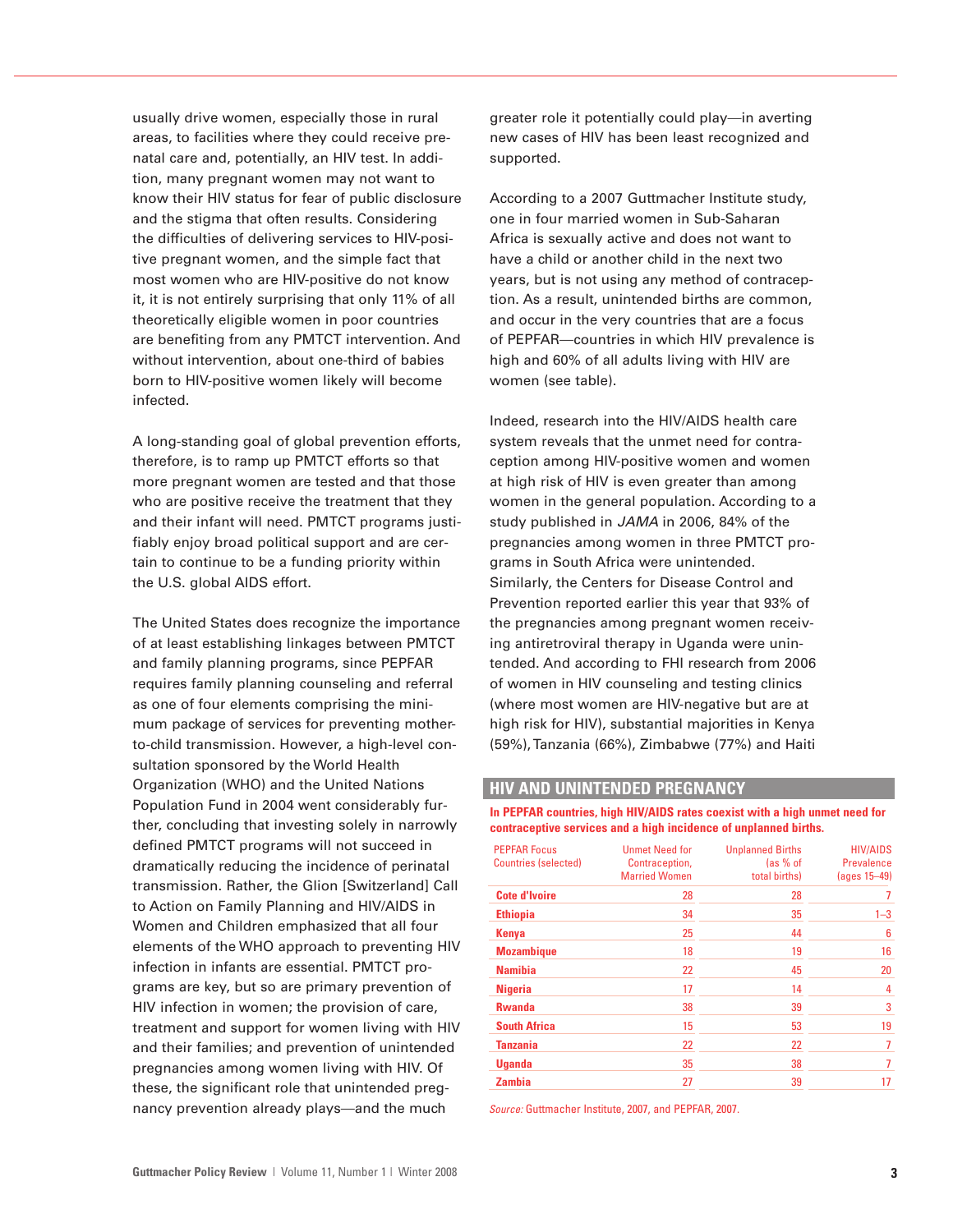(92%) said they did not want another child in the next two years.

#### **Contraception as HIV Prevention**

To be sure, many women living with HIV do want to have a child or another child, notwithstanding pressure to forego childbearing from family members, people in their community and health care providers. And, in fact, HIV-positive women are likely to be able to sustain a healthy pregnancy and safely deliver a healthy baby if they can avail themselves of appropriate therapy (related article, Fall 2006, page 17). Nonetheless, many HIV-positive women who know their HIV status seek out contraceptive services specifically because of their status—because they fear infecting their baby if they become pregnant or leaving behind children, whether HIV-positive or not, as orphans. And many more women seeking contraceptives services are, in fact, HIV-positive but do not know it.

FHI researchers estimate that if the HIV-positive women in Sub-Saharan Africa who are currently using modern contraceptive methods to prevent unintended pregnancy were not able to do so, the number of HIV-positive births in the region would be 31% higher than it is now.This would translate to 153,000 more HIV-infected unplanned births each year—or 419 more per day.\* Researchers at the Johns Hopkins University Bloomberg School of Public Health and WHO published an analysis in AIDS in 2004 demonstrating that even a modest decline in the number of unintended pregnancies among HIV-positive women in Botswana, Cote d'Ivoire, Kenya, Rwanda,Tanzania, Uganda, Zambia and Zimbabwe could lead to the prevention of the same number of births of HIVpositive infants as prevented by the current PMTCT programs in these countries. "It is clear from this analysis," they wrote, "that only a combined approach utilizing all three intervention components simultaneously [reducing HIV infection among women, reducing unintended pregnancy and increasing the reach of PMTCT programs] will result in significant reductions" in new HIV infections among infants.

\*These data take into account the revised UNAIDS estimates released in late 2007 that indicate lower prevalence rates at the global and regional levels than in 2006. This explains most of the difference from FHI's previous estimate of 173,000.

Helping HIV-positive women avoid unwanted pregnancies not only lowers the rate of new infections, but does so at a relatively low cost. The U.S. Agency for International Development (USAID) examined PMTCT programs in the 14 countries comprising the Bush administration's original initiative starting in 2002 aimed at preventing mother-to-child transmission. USAID projected that over a five-year period, adding family planning services to PMTCT programs could prevent almost twice the number of infections to children, and nearly four times the number of deaths to children, as PMTCT alone could prevent (see chart). In addition, a 2006 analysis by FHI concluded that for the same cost, voluntary family planning services can avert nearly 30% more HIV-positive births—that would have been unintended—than averted by identifying HIV-positive women during their pregnancy and providing nevirapine.

Greater access to contraceptive services then whether among women in HIV treatment programs, PMTCT programs or counseling and testing programs, or among women in traditional family planning programs in high-HIV-prevalence countries—is a "win-win-win situation." It increases the chances that women living with HIV can prevent future pregnancies they do not

### **FAMILY PLANNING ENHANCES PMTCT**

**Adding family planning to PMTCT programs could almost double the number of child infections averted and nearly quadruple the number of child deaths prevented compared to PMTCT programs without family planning.**



Source: USAID, 2006.